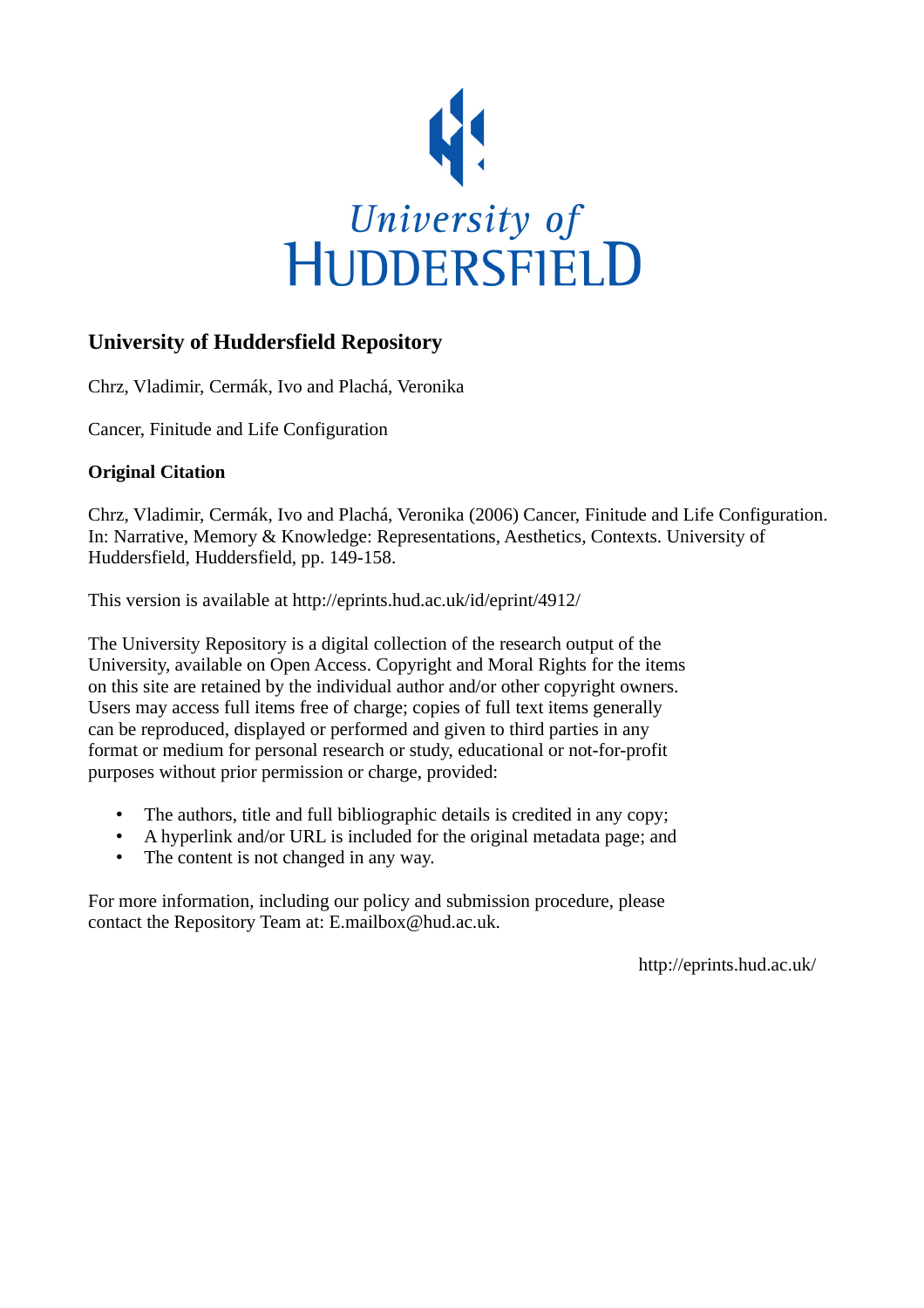# 14 Cancer, Finitude and Life Configuration<br>VLADIMÍR CHRZ, IVO ČERMÁK AND VERONIKA PLACHÁ

Cancer is a radical confrontation with the finitude of human being. The aim of our research is to understand the experience of women who survived breast cancer. The sample consists of seven women with a diagnosis of breast cancer who participated in the Mamma-Help program. We used narrative interviews to obtain a spontaneous articulation of this critical point in the women's life. In our paper we deal with the breast cancer experience of women from the perspective of the whole. We pay attention mainly to how the experience of this disease is configured by narrative means such as figures, plots, or life story genres. The particular life stories suggest that confrontation with the finiteness of life is a key tool for narrative configuring of the woman's life. We also found that a substantial aspect of narrative configuration is the stipulation of some sphere of influence over, active participation in, and responsibility for, the progress of her life.

**Key words**: narrative understanding, narrative configuration, genres of life stories, experience with cancer

## **Introduction**

The researches helping us to understand the experience of chronic and lifethreatening illness such as cancer concentrate often on the influence this illness has on the emotional reactivity of patients (Maguire, 1985; Massie and Holland, 1988; Stefanek, Derogatis and Shaw; 1987). The cognitive adaptation and control of patients in the context of the illness with adverse prognosis is also studied (Taylor, 1983; Wood, Taylor and Lichtman, 1985).

 The question, "What meaning does an experience of an illness such as cancer has for the ill person?" is seldom asked. But we can raise such a question and within this question, problems of "influence" and "control" can be explored. The narrative perspective is the space, where we can do it.

 Narrative approaches have one main thing in common - they see narration not only as the means for communicating the experience of the illness, but also as the means through which this experience is structured: "The personal narrative does not merely reflect illness experience, but rather it contributes to the experience of symptoms and suffering" (Kleinman, 1988, p.49). The

149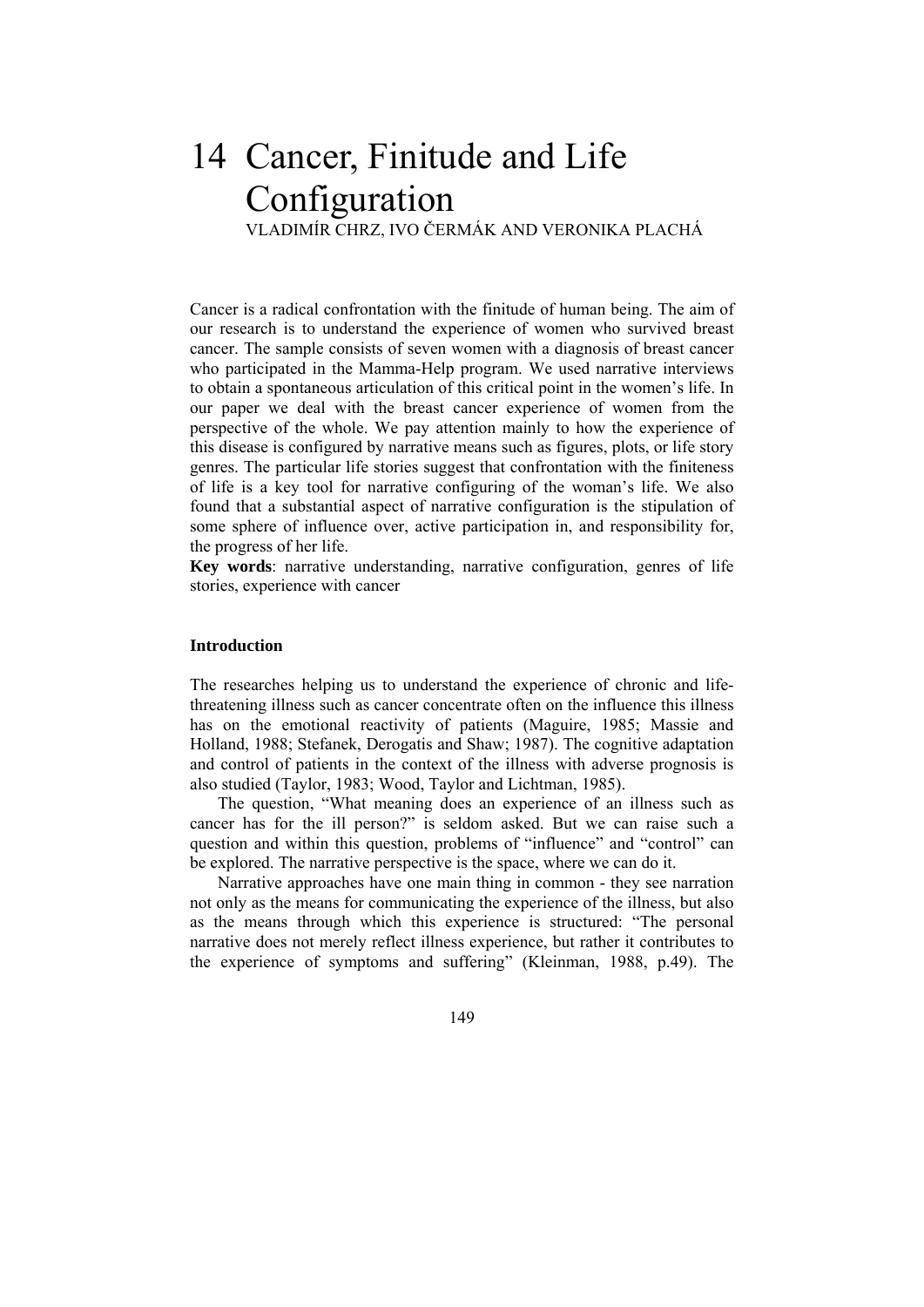narration bestows upon the illness a meaning on the level of individual experience as well as on a socio-cultural level (Hydén, 1997).

 $\mathcal{L} = \{ \mathcal{L} \mathcal{L} \mathcal{L} \mathcal{L} \mathcal{L} \mathcal{L} \mathcal{L} \mathcal{L} \mathcal{L} \mathcal{L} \mathcal{L} \mathcal{L} \mathcal{L} \mathcal{L} \mathcal{L} \mathcal{L} \mathcal{L} \mathcal{L} \mathcal{L} \mathcal{L} \mathcal{L} \mathcal{L} \mathcal{L} \mathcal{L} \mathcal{L} \mathcal{L} \mathcal{L} \mathcal{L} \mathcal{L} \mathcal{L} \mathcal{L} \mathcal{L} \mathcal{L} \mathcal{L} \mathcal{L} \$ 

 Kleinman (1988) thinks, that the narration is mainly important for it enables us to depict and "give voice" to human suffering. The other function of the narration is to reform the identity in the face of new life conditions brought about by the illness (Mathieson and Stam 1995; Hydén, 1997). The chronic illness touches upon the substantial aspect of human life - its timing. From the narrative perspective, the continuity and the coherence of human life are constructed through narration. According to Ricoeur (1984) time can be seen as an exclusively human category if it is articulated as a narrative modus. The narration creates the space, in which the time dimension of human existence can be re-articulated, disturbed or infringed upon in confronting a lifethreatening illness.

#### **Description of the Research**

#### *The Aim of the Research and Methodological Background*

The study is an attempt to gain an understanding of the experience of women with breast cancer. The hermeneutic-narrative approach served as a theoretical and methodological background (Čermák, 1999; 2002). The stories narrated by the women had been dealt with as "life-interpretations". Researchers then "interpret interpretations" shaped in stories of the interviewed individuals (Chrz, 2004).

#### *Sample*

Seven women diagnosed with breast cancer were interviewed. One of the coauthors (Veronika Plachá) asked the women involved in the Mamma-Help program to share their experiences of their illness. The sample was created from all the women who took her request as a challenge and agreed to cooperate.

#### *Data Collection*

The method of narrative interview was used. The women were encouraged to narrate autobiographical events spontaneously with their specific situational course (Schütze, 1999). The aim of the research had been presented to the respondents.

 With the permission of the respondents the narrations were taped on a dictaphone and subsequently transcribed in their entirety.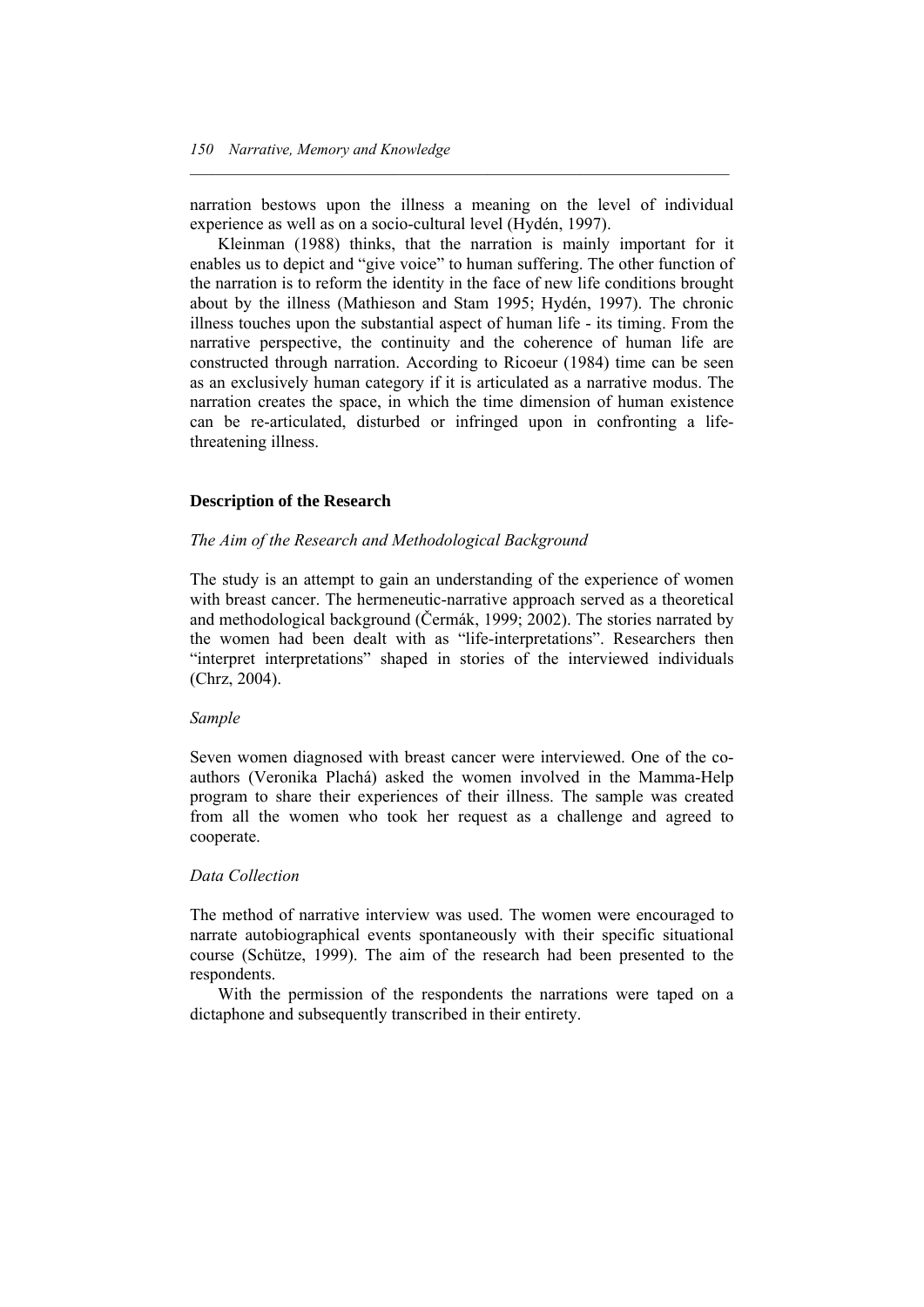#### *Analysis and interpretation*

The "readings" of the data were done in three steps. During *the first reading* relevant categories "emerged" from the text. First, we tried to concentrate on the regularities in the course of the examined experience. Subsequently we identified the re-occurring themes of experience. This phase led to a creation of the more general categories such as AGENCY and POSITIONING. During *the second reading* analysis and interpretation of the interviews were done from the perspective of the suggested categories and we tried to concentrate mainly on INFLUENCE, RESPONSIBILITY and COPING. During *the third reading* we tried to perceive the experience of the individual women as a whole unit. We tried to concentrate on the configurations of the experience with cancer via figures, plot lines or genres of life stories.

 $\mathcal{L} = \{ \mathcal{L} \mathcal{L} \mathcal{L} \mathcal{L} \mathcal{L} \mathcal{L} \mathcal{L} \mathcal{L} \mathcal{L} \mathcal{L} \mathcal{L} \mathcal{L} \mathcal{L} \mathcal{L} \mathcal{L} \mathcal{L} \mathcal{L} \mathcal{L} \mathcal{L} \mathcal{L} \mathcal{L} \mathcal{L} \mathcal{L} \mathcal{L} \mathcal{L} \mathcal{L} \mathcal{L} \mathcal{L} \mathcal{L} \mathcal{L} \mathcal{L} \mathcal{L} \mathcal{L} \mathcal{L} \mathcal{L} \$ 

## *Specification of the research topic*

We would like to describe mainly the results of the third reading, in which the theme of the finitude emerged. The experience of the women as depicted in the interviews shows that cancer represents the radical confrontation with human finitude and that this confrontation is the key moment constituting the unfolding narrative configuration.

## **Finitude and Narrative Understanding**

Our research is theoretically grounded in Heidegger's (1996) concept of "being-towards-the-end" and in Ricoeur's concept of narrative understanding (1977, 1984, 1985, 1988, 1991). The narration is understood as an "act of meaning" (Bruner, 1990) during which a certain description or re-configuration of the former world, seen mainly as the world of human actions, is created.

 We understand our own experience through the stories that we live. These stories represent the way of our timing and projecting used when we react to the challenges and demands of what "is" or to what we are "thrown". The ultimate "facticity" in the space of our "throwness" is our finitude or mortality. That's why we might expect that the configuration of the stories that we live will be constituted just through confrontation with this finitude. Heidegger's and Ricoeur's concepts give us a certain frame for comprehension of the supposed connections between human finitude and life configuration.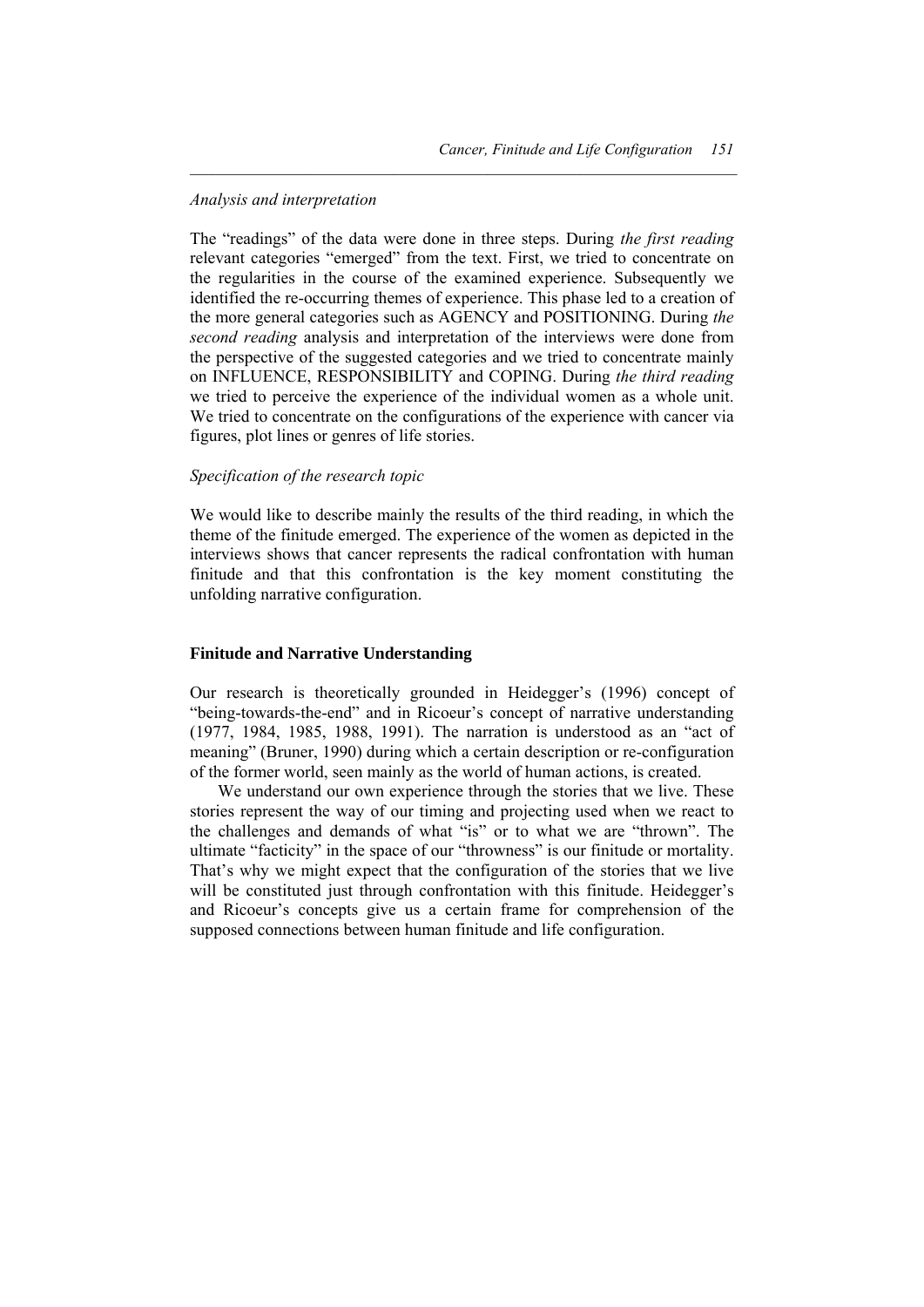# **Experience with Breast Cancer**

Researchers focus on the way in which experience with illness gains its meaning in the process of the narrative construction. This approach enables us to understand different aspects of the experience with chronic or lifethreatening illness, such as the reconstruction of identity (Mathieson and Stam, 1995), interpersonal context (Reynolds, 2003), socio-cultural construction of the illness (Mattingly and Garro, 2000) or other questions of human suffering (Kleinman, 1988; Frank, 2001).

 $\mathcal{L} = \{ \mathcal{L} \mathcal{L} \mathcal{L} \mathcal{L} \mathcal{L} \mathcal{L} \mathcal{L} \mathcal{L} \mathcal{L} \mathcal{L} \mathcal{L} \mathcal{L} \mathcal{L} \mathcal{L} \mathcal{L} \mathcal{L} \mathcal{L} \mathcal{L} \mathcal{L} \mathcal{L} \mathcal{L} \mathcal{L} \mathcal{L} \mathcal{L} \mathcal{L} \mathcal{L} \mathcal{L} \mathcal{L} \mathcal{L} \mathcal{L} \mathcal{L} \mathcal{L} \mathcal{L} \mathcal{L} \mathcal{L} \$ 

 Although in the first phases of analysis we were dealing with the partial aspects such as problems of agency, influence and responsibility, the data that we gained as well as the narrative theory led us to the "third reading". During the "third reading" we concentrated on the figures, plot lines or genres, with the help of which the examined women structured their experience. This way we extended the reasoning in some of our previous works concerned with the problems of more complex forms of experience structuring (Čermák, 2003; Čermák and Chrz, 2005; Chrz, in press). In the following text we will try to present three out of seven narrations in an illustrative way, bringing to the foreground the general configuration of experience with cancer.

#### *Hana's Story*

Having been divorced, Hana (age 51) feels lonely in a huge apartment as well as in her life; her children have grown up and left home. As a result, Hana is trying to be "*the one, who is needed*", she starts her own business and the stress comes. The diagnosis of breast cancer brings about separation from her partner and represents a turning point in the story. The crisis is deepened by the discovery of the carcinoma in Hana's lungs. At this moment, Hana feels "harshly" confronted with death and she parts from the life: *"And so I said goodbye to life"*. The breaking point in the story is Hana's insight into the fact of her own mortality: "*In this period I somehow reached the conclusion that there is nothing worse that could happen than that I could die*".

 The crisis becomes a turning point from which Hana can bounce back: *"*Y*ou really hit rock bottom and then you can only go up"*. What is important is that death is accepted with the hope for encountering the dead loved ones: "*So many loved ones have died, that I might meet them somewhere, or whatever*". The substantial component of the story is represented by the fact, that as a result of the illness that is seen by Hana and her significant others as mortal ("*the word cancer … means death*"), Hana's original family gets united. Besides, Hana finds her new community in the self-help organization Mamma-Help. As a result of the illness she starts to engage more in her community. The logics of this turnover incorporate also Hana's hope for an encounter with her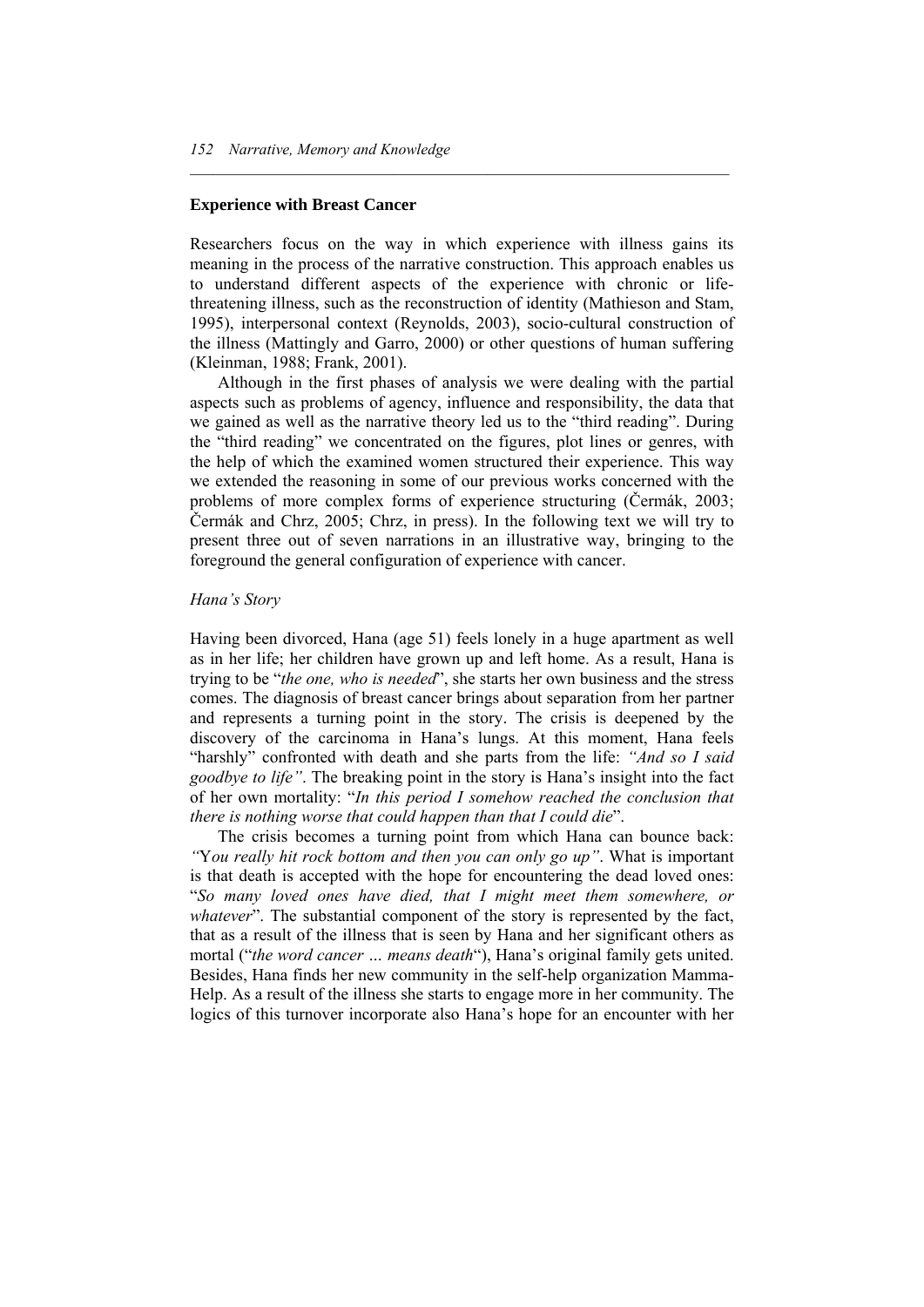dead loved ones. Not only the illness, but even death is accepted as an opening of a new space in interpersonal relationships.

 $\mathcal{L} = \{ \mathcal{L} \mathcal{L} \mathcal{L} \mathcal{L} \mathcal{L} \mathcal{L} \mathcal{L} \mathcal{L} \mathcal{L} \mathcal{L} \mathcal{L} \mathcal{L} \mathcal{L} \mathcal{L} \mathcal{L} \mathcal{L} \mathcal{L} \mathcal{L} \mathcal{L} \mathcal{L} \mathcal{L} \mathcal{L} \mathcal{L} \mathcal{L} \mathcal{L} \mathcal{L} \mathcal{L} \mathcal{L} \mathcal{L} \mathcal{L} \mathcal{L} \mathcal{L} \mathcal{L} \mathcal{L} \mathcal{L} \$ 

 The principle of a happy ending, brought about by fortunate circumstances, is re-appearing in Hana's story. There is a clear tendency not to sharpen the situation and instead to "blunt the edges". Cancer is understood as a profit, a reconciliation with one's fate: "*Finally*, *the illness gave me more than it took from me. I met people whom I would have never had the opportunity to meet before. … And also I am not down anymore from being divorced".*

 The configuration of Hana's experience with cancer can be characterized in a simplified way as follows: The overall shape of Hana's story is the shape of the letter "U". The story descends to the bottom, from which the happy turn upwards starts. There is the movement from the loneliness and separation towards integration into the community. The happy end is accentuated repeatedly in the narration. The confrontation with the proximity of death *("there is nothing worse that could happen, than that I could die"*) is the key moment of the narrative configuration.

#### *Ida's Story*

Just opposite to Hana's is the configuration of Ida's (age 53) story, where the story line can be represented by the reversed letter U. The story starts with the swift upturn, "flight" in Ida's family and her job. Ida speaks about "*a big euphoria*", when "*everything seemed just fine*". In this situation, cancer is diagnosed. "*Everything went well and then I got ill*".

 Here also, confrontation with cancer creates a turning point, but this time in a completely different way. As a result of the illness, Ida's attitude is shifted from orientation towards the future, in which the true life will be realized, towards the realization of the limits of her own existence. This shift in attitude concerns mainly the awareness of the limited and finite time, in which one is responsible for fulfilling certain tasks. "*And this seems to be the only thing the illness gave me - one should never postpone anything. We should do everything we want to since tomorrow we might not get the opportunity*". The limitedness of time is understood as a challenge for realization and engagement for others.

 In spite of this, Ida's story bears a sort of "tragic tone". In comparison to Hana's story, in which the successful operation leads to a relatively positive ending, Ida is faced with newly re-discovered tumors accompanied by a problematically tolerated treatment. Ida understands her illness as an undeserved stroke of fate: *"I feel double-crossed by my life".* The opportunity to influence the gloomy situation is perceived as out of control, it is almost possible to hear the dark premonition of another tumor in the course of her narration. On the background of this "tragic tone", also the brighter tones of acceptance, affirmation and reconciliation are re-appearing: "*Today I accept it as it is.*", "*I will reconcile with it*".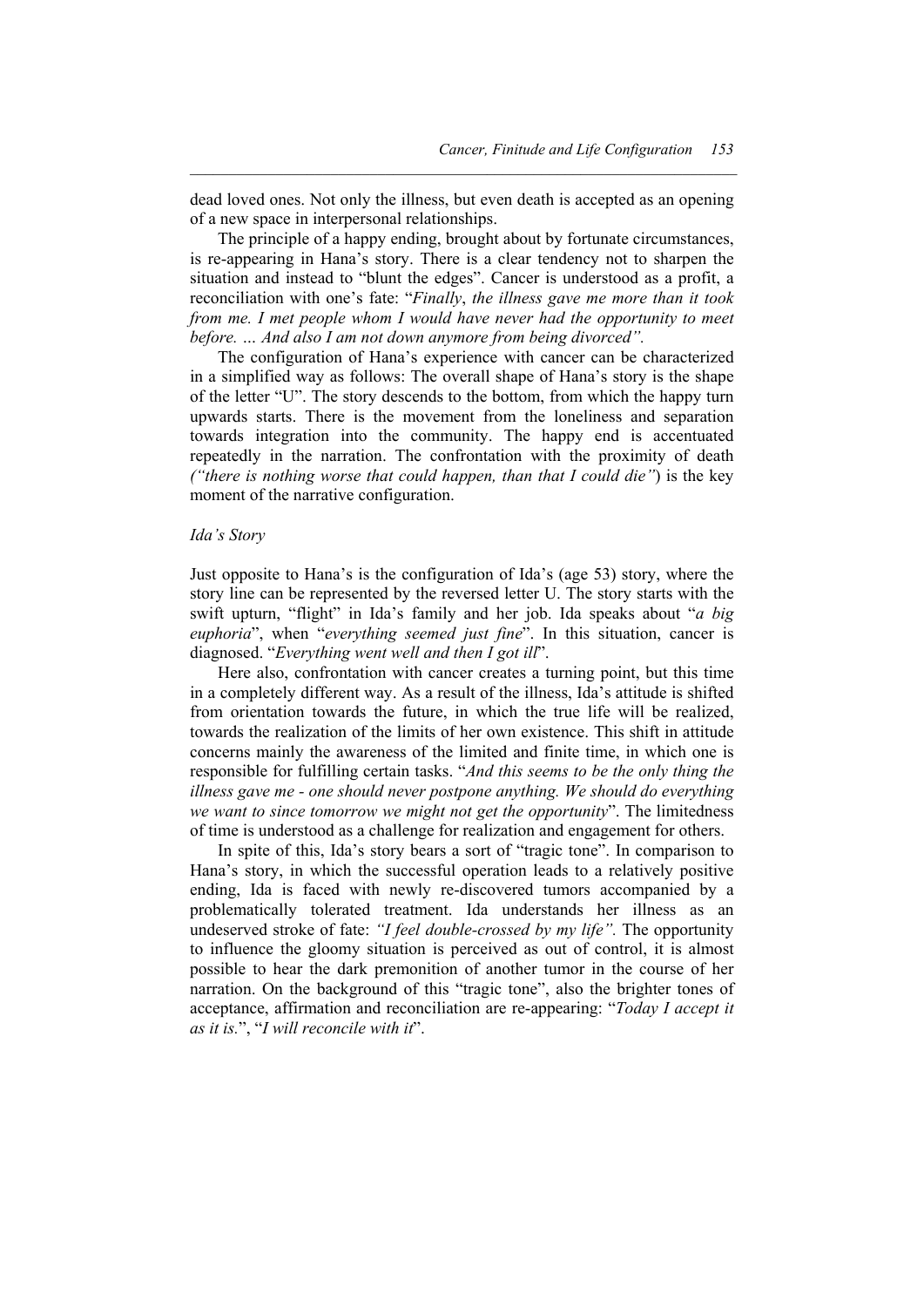Similarly to the preceding case, the configuration of Ida's narration has the features of specific agency: the gloomy situations are hunting the ill person and the possibility of controlling them is substantially out of her control. Ida depicts her life here in the sense of "tragic heroism": The unfavourable oppresive fate is accepted in its entirety as a challenge for engagement and realization.

 $\mathcal{L} = \{ \mathcal{L} \mathcal{L} \mathcal{L} \mathcal{L} \mathcal{L} \mathcal{L} \mathcal{L} \mathcal{L} \mathcal{L} \mathcal{L} \mathcal{L} \mathcal{L} \mathcal{L} \mathcal{L} \mathcal{L} \mathcal{L} \mathcal{L} \mathcal{L} \mathcal{L} \mathcal{L} \mathcal{L} \mathcal{L} \mathcal{L} \mathcal{L} \mathcal{L} \mathcal{L} \mathcal{L} \mathcal{L} \mathcal{L} \mathcal{L} \mathcal{L} \mathcal{L} \mathcal{L} \mathcal{L} \mathcal{L} \$ 

#### *Marry's Story*

For Marry's (age 60) story, fighting between patient and doctor is crucial. She fights against the doctor's tactless and impersonal approach to patients. She told one of the doctors when he was informing a patient insensitively about the diagnosis: "*next time think twice before you say something …, it can baffle somebody so much that you will be finally baffled yourself"*. Marry perceives herself as the "*one who is able to raise her voice*", as a fearless fighter against the wheels of the medical system machinery functioning in an unpredictable and often insensitive way. Even the breast ablation is perceived by Marry as useless and unreasonable: "*Till today I am convinced that I needn't have had the whole breast removed*".

 Marry's story resembles the "absurd drama" and it is built somewhere in between tragic burdensomeness and ironic detraction. A doctor gets the role of the one who "*flaps with a notebook"* and instead of operating he "*cuts*" and takes a patient as a "*bagel in a grocery shop*". Marry perceives the procedures, which she had to undergo, as an effort of the nursing personnel to "*get money from the insurance*". She pictures also her own situation with ironic, sometimes brutally bitter and sometimes humorous detachment. She describes the situation before an operation: "*I wasn't even able to look at myself. Cyclops, I say. This is the pre-history*." With the help of this defence mechanism, Marry is better able to come to terms with her fate and to talk about it. The experience with cancer is depicted here as something absurd, contradictory and incomprehensible. However, in the situation from which she sees no way out, she still has some control and she is the actor creating her own life. This is the type of "rhetoric agency".

 Also in Marry's story we can track down some "general life shape", certain configuration or genre, which we can describe with the help of the terms "irony" or "absurd drama". Different aspects of Marry's story are included in the logics of this configuration, be it the description of the health care system as absurd machinery, re-addressing the inconsistency, uncertainty and uselessness, or different ways of detraction.

#### **Discussion**

The experiences of the women suffering from breast cancer are depicted in their stories within striking configurations. If we concentrate on what makes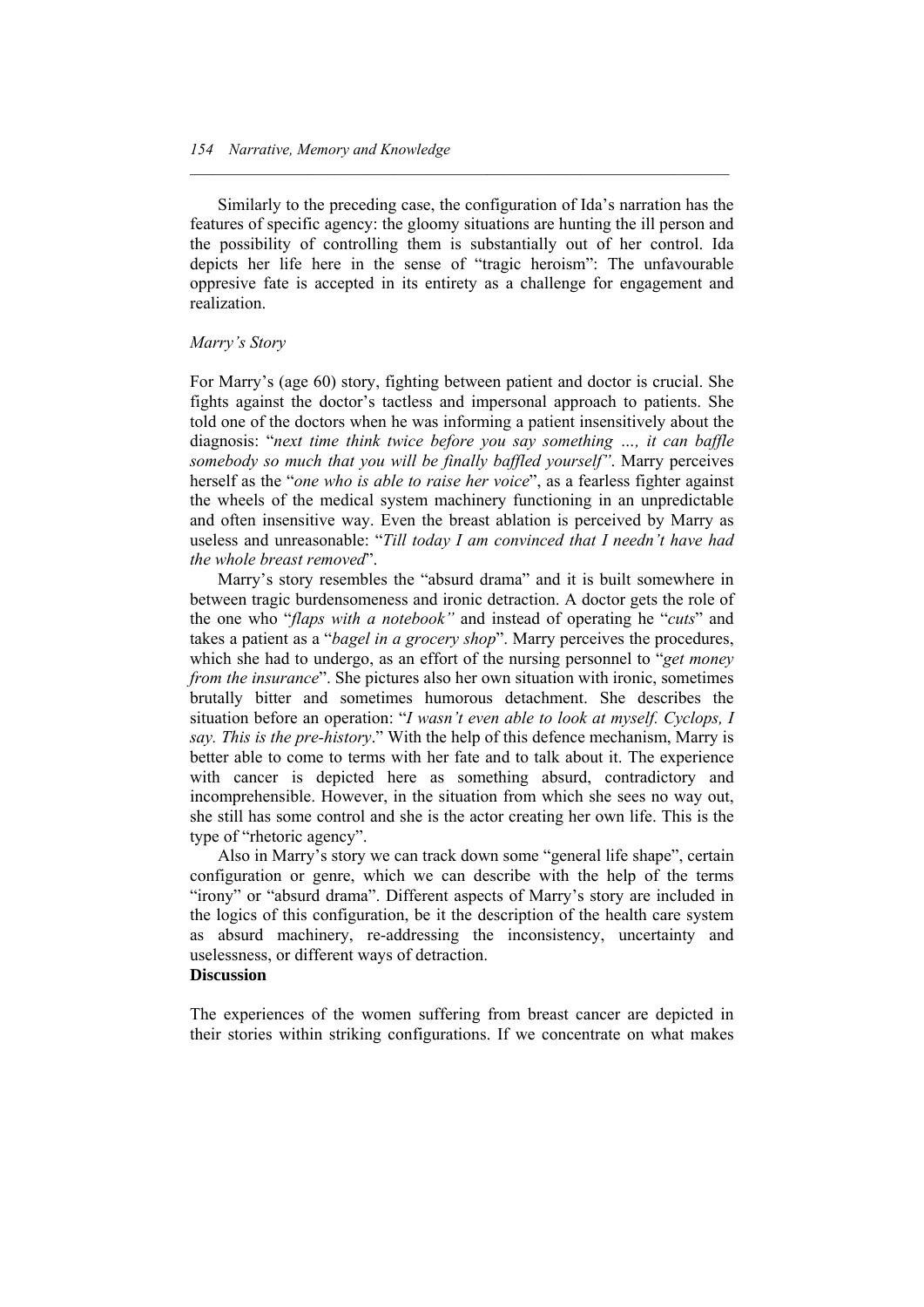these configurations unique and different from the others, we are able to identify provisionally a few "dimensions" or "aspects". The first outstanding difference is in the "overall shape" of the explored stories derived from their different course of reaching the desired and avoiding the undesired. This finding is in accord with Frye (1957) who says that the basic structuring principles of the narrative imaginations are formed mainly by structures of desire. This aspect is nicely demonstrated in the difference between Hana's ("U" shape) and Ida's story (reversed "U" shape). Also Marry's story, similarly to absurd dramas, lacks a noticeable drift and the question of the desired is marginal.

 $\mathcal{L} = \{ \mathcal{L} \mathcal{L} \mathcal{L} \mathcal{L} \mathcal{L} \mathcal{L} \mathcal{L} \mathcal{L} \mathcal{L} \mathcal{L} \mathcal{L} \mathcal{L} \mathcal{L} \mathcal{L} \mathcal{L} \mathcal{L} \mathcal{L} \mathcal{L} \mathcal{L} \mathcal{L} \mathcal{L} \mathcal{L} \mathcal{L} \mathcal{L} \mathcal{L} \mathcal{L} \mathcal{L} \mathcal{L} \mathcal{L} \mathcal{L} \mathcal{L} \mathcal{L} \mathcal{L} \mathcal{L} \mathcal{L} \$ 

 Another outstanding aspect of the explored configurations is the level of agency. The narrators - trying to reach the desired and avoid the undesired form their potentials to act differently and thus specify their own control and responsibility. While in Hana's story fortunate circumstances bring the story to a happy ending, in Ida's story of "tragic heroism" the hostile fate is accepted as a challenge for engagement. Also Marry creates her own "sphere of control", in which she is able to play her role in the sense of "rhetoric agency" - she is able to raise her voice in ironic detraction.

 Here we get the opportunity to grasp the logics of the narrative configuration with the help of the above mentioned dimensions of reaching the desired and the agency. This way the configuration of typical plot lines can be constituted by the level to which the ending of the story is created by fate or by individual actions of the hero. Murray (1989) understands the four classical genres as the combination of fulfilment and control. He describes the individual types of configurations as comedy (success, fate), romance (success, individual), tragedy (failure, fate), and irony (failure, individual). We can apply this division to the above mentioned stories.

 In Hana's story, the happy ending (sucess) brought about by the fortunate circumstances is crucial. The configuration of Ida's "tragic heroism" or Marry's "absurd drama" is not so easy to grasp schematically, but still even here the dimensions of reaching the desired and agency are helpful.

 We asked at the beginning, what connection exists between the configuration of the stories and the experience of the finitude, which can be accentuated in confrontation with cancer. The concept created by Frank (1995) could be illuminating here - each illness interrupts life, or even confronts us with our own mortality - the finitude. A disruption of life represented by the illness might be solved somehow through the story creation, be it the lived one or the narrated one. In this discourse, Frank calls the configurations with the help of which people react to their illness as follows: restitution narrative, chaos narrative and quest narrative. In our research, *control* and *desire* emerged together with r*elating to others and to one's own body* as important aspects of these configurations. Frank convincingly demonstrates that the way in which one reacts through story creation to a shock and disruption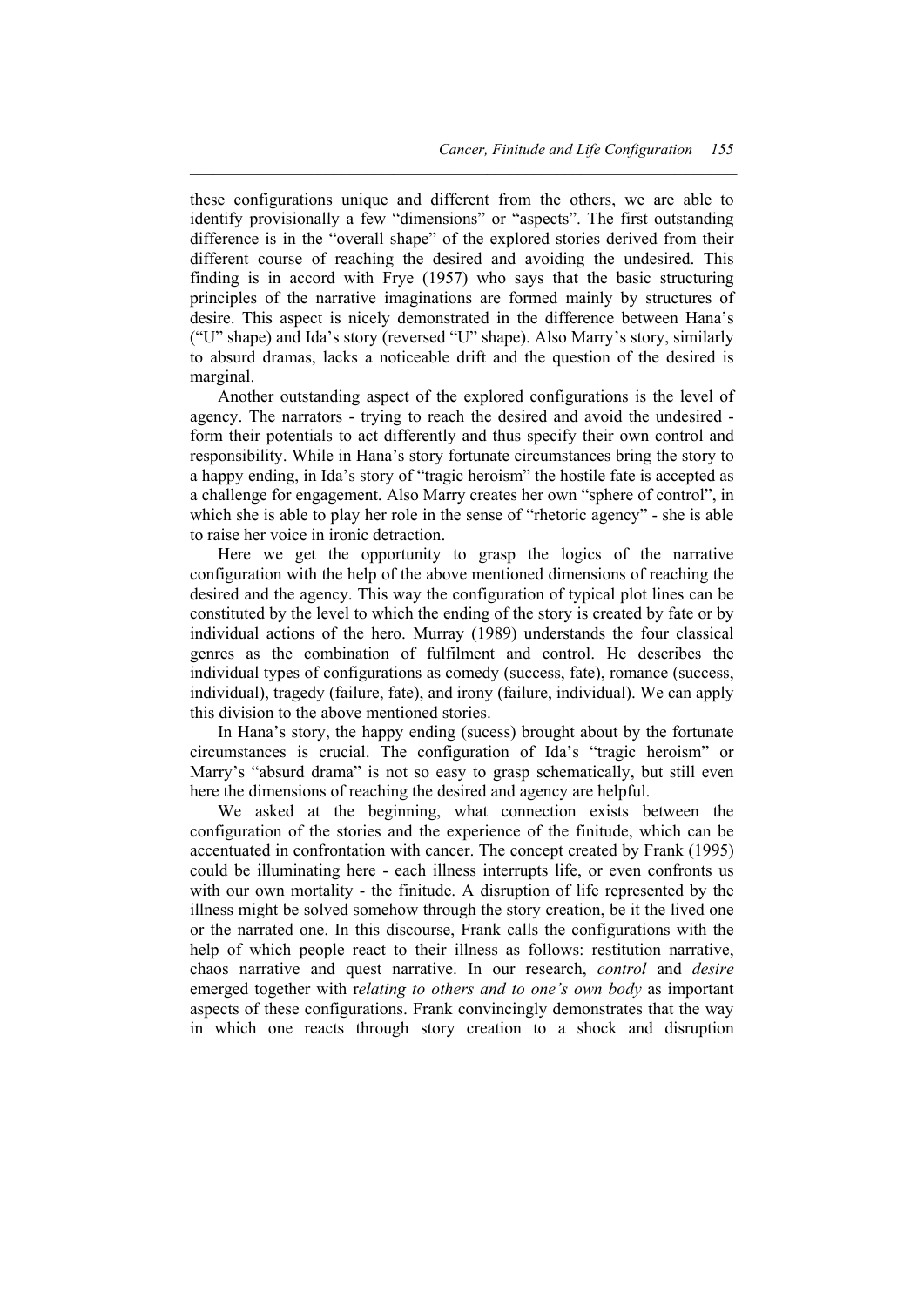represented by an illness, includes interpretations connected to dimensions of predictability - contingence. We need to predict and control the course of events at least to some extent. On the other hand some level of contingence belongs to the nature of life and, as Frank says, this means that we are exposed to unpredictable and uncontrollable forces.

 $\mathcal{L} = \{ \mathcal{L} \mathcal{L} \mathcal{L} \mathcal{L} \mathcal{L} \mathcal{L} \mathcal{L} \mathcal{L} \mathcal{L} \mathcal{L} \mathcal{L} \mathcal{L} \mathcal{L} \mathcal{L} \mathcal{L} \mathcal{L} \mathcal{L} \mathcal{L} \mathcal{L} \mathcal{L} \mathcal{L} \mathcal{L} \mathcal{L} \mathcal{L} \mathcal{L} \mathcal{L} \mathcal{L} \mathcal{L} \mathcal{L} \mathcal{L} \mathcal{L} \mathcal{L} \mathcal{L} \mathcal{L} \mathcal{L} \$ 

 Frank's concept, stressing the dimension of control versus contingency, gives us the frame for interpretation of the above mentioned stories. The configurations constructed in these stories can be understood as the ways by which ill women responded to shock and disruption when breast cancer entered their lives.

 In Hana's story, there is the acceptance head on of the ultimate version of the contingence of human life - mortality ("*nothing worse is going to happen than that I could die*"). This contingence becomes the "happy moment" leading to "the happy ending" in her story.

 In Ida's case, the contingence represented by the illness has a gloomier look, even though Ida's approach to this contingence is not really unambiguous. She feels her illness as something unwelcome and undeserved, as a "life double-cross", but on the other hand she reaches some form of acceptance, affirmation and reconciliation with her gloomy fate. In her "tragic heroism" Ida is able to accept the unpredictability and the absence of control and she is also able to realize her potential and engage for others within this accepted contingence.

 Also Marry refers herself to the contingence of human life. In the style of "an absurd drama", she describes her situation as incomprehensible and hopeless. We can hardly talk about acceptance of the contingence in her case. It is more proper to say that Marry keeps her distance from her situation by ironically detracting it as something absurd. In a way, she "suspends" the gloomy side of life's contingence by moving it to the sphere of the absurd, hopeless fight with the health system machinery.

# **Acknowledgements**

This research was funded by the Research project of the Institute of Psychology, Academy of Science, Czech Republic (AV0Z70250504).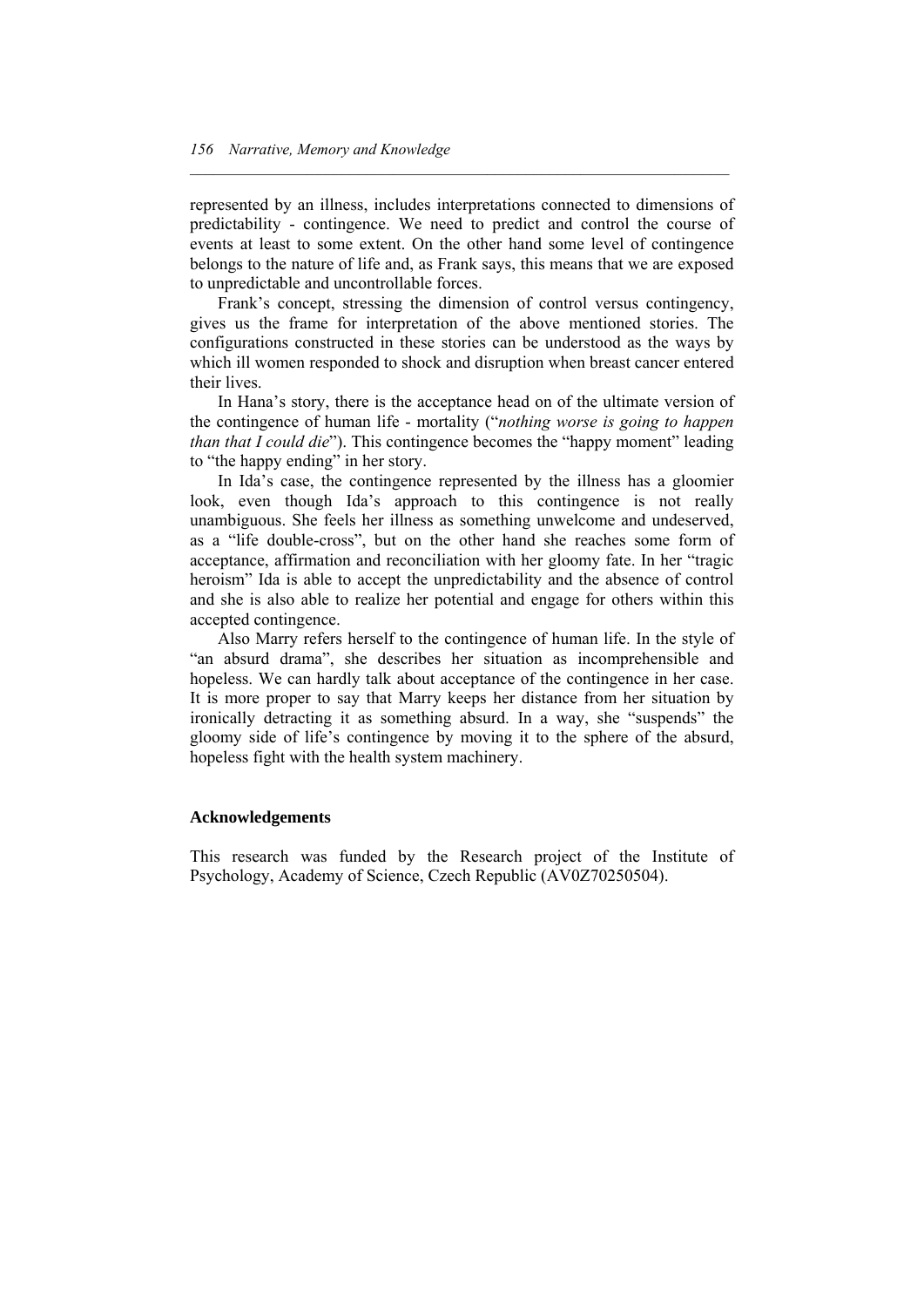#### **References**

Bruner, J. (1990) *Acts of meaning*, Cambridge, London, Harvard University Press.

 $\mathcal{L} = \{ \mathcal{L} \mathcal{L} \mathcal{L} \mathcal{L} \mathcal{L} \mathcal{L} \mathcal{L} \mathcal{L} \mathcal{L} \mathcal{L} \mathcal{L} \mathcal{L} \mathcal{L} \mathcal{L} \mathcal{L} \mathcal{L} \mathcal{L} \mathcal{L} \mathcal{L} \mathcal{L} \mathcal{L} \mathcal{L} \mathcal{L} \mathcal{L} \mathcal{L} \mathcal{L} \mathcal{L} \mathcal{L} \mathcal{L} \mathcal{L} \mathcal{L} \mathcal{L} \mathcal{L} \mathcal{L} \mathcal{L} \$ 

- Čermák I. (1999) Hermeneuticko- narativní přístup k validitě interpretace nálezů v kvalitativně pojatém psychologickém výzkumu (Hermeneutic-Narrative Approach to Validity: Interpretation of Findings in Qualitative Psychological Research), in: D. Heller, M. Sedláková, L. Vodičková (eds) *Kvantitativní a kvalitativní výzkum v psychologii (Quantitative and Qualitative Research in Psychology)*, Praha, Psychologický ústav AV ČR, 42-51.
- Čermák, I. (2002) Myslet narativně- (kvalitativní výzkum "on the road" (Thinking Narrativelly: Qualitative Research "On the Road" ), in I. Čermák, M. Miovský (eds) *Kvalitativní výzkum ve vědách o člověku na prahu třetího tisíciletí (Qualitative Research in Human Sciences on the Threshold of the 3rd Millennium)*, Brno, Psychologický ústav AV ČR, Nakladatelství Albert, 11-25.
- Čermák, I. (2003) Psychologie v narativní tónině se vynořila v souvislostech (Psychology in Narrative Key Has Emerged in Contexts), *Československá psychologie*, 6, 513-532.
- Čermák, I. (2004) "Genres" of Life-Stories, in D. Robinson, C. Horrocks, N. Kelly and B. Roberts (eds) *Narrative, Memory and Identity: Theoretical and Methodological Issues*, Huddersfield, University of Huddersfield Press, 211-221.
- Čermák, I., Chrz, V. (2005) What is Life Story Genre?, in N. Kelly, C. Horrocks, K. Milnes, B. Roberts, D. Robinson (eds) *Narrative Memory and Everyday Life*, Huddersfield, University of Huddersfield Press, 49-57.
- Chrz, V. (2003) Možnosti narativního přístupu k autobiografickému rozhovoru, (Narrative Approach to the Autobiographical Interview), *Bulletin PsÚ*, 9 (1), 21-57.
- Chrz, V. (2004) Výzkum jako narativní rekonstrukce (Research as Narrative Reconstruction), in M. Miovský, I. Čermák, V. Řehan (eds) *Kvalitativní přístup a metody ve vědách o člověku III (Qualitative Apoproach and Methods in Human Sciences III)*, Olomouc, Vydavatelství Univerzity Palackého, 21-32.
- Chrz, V. (in press) Konfigurace zkušenosti: figury a zápletky které žijeme (Configuration of Experience: Figures and Plots We Live By), in M. Miovský, I. Čermák, V. Chrz (eds) *Kvalitativní přístup a metody ve vědách o člověku IV (Qualitative Apoproach and Methods in Human Sciences IV),*  Olomouc, Vydavatelství Univerzity Palackého.
- Frank, A.W. (1995) *The Wounded Storyteller. Body, Illness, and Ethics*, Chicago, Chicago University Press.